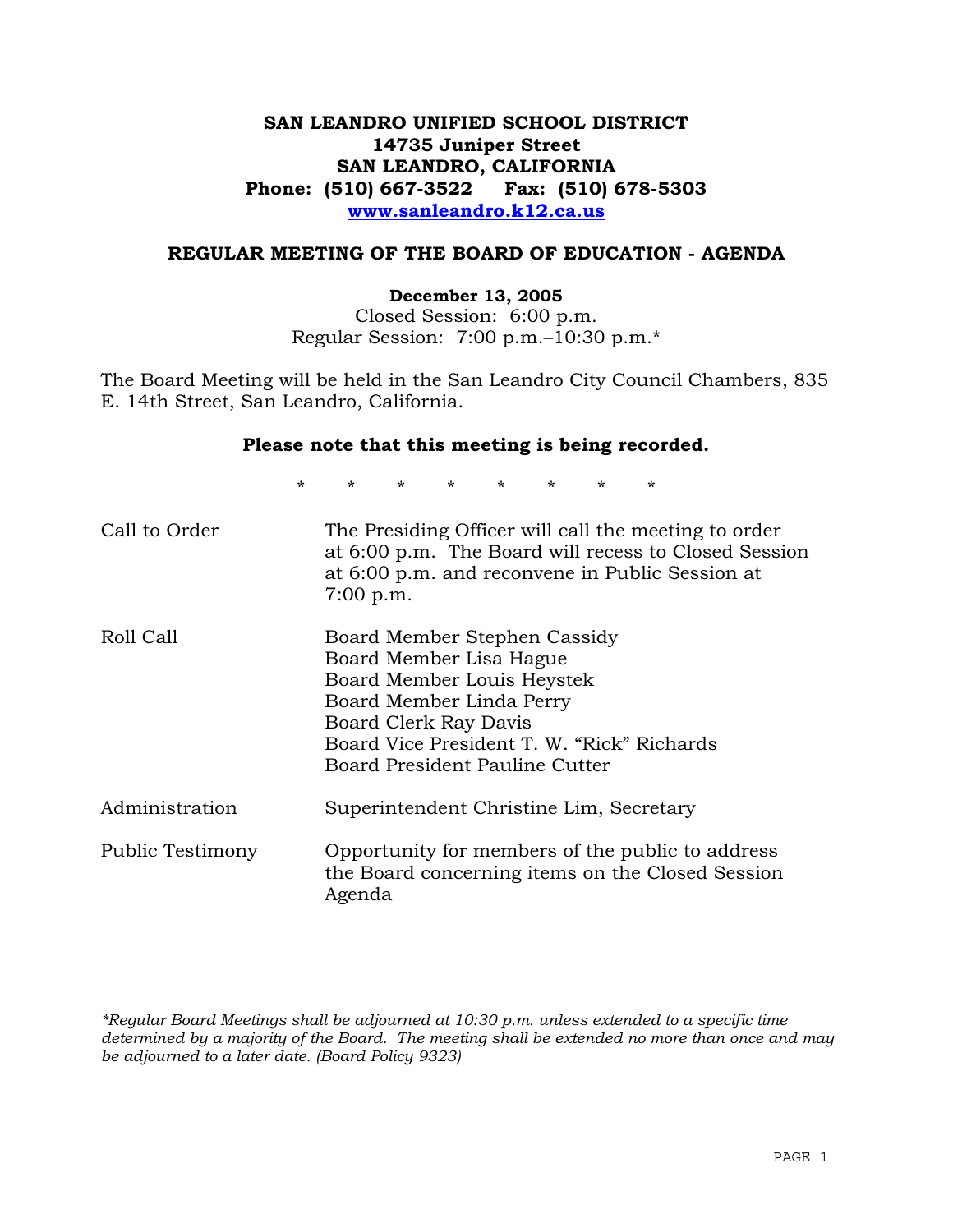Prior to the Public Session, the Board will meet in Closed Session pursuant to Education Code Sections 35146 and 48918(c), and Government Code Section 54957.

- a) Student Expulsions
- b) Public Employee Performance Evaluation, Title: Superintendent
- c) Public Employee Discipline/Dismissal/Release/Employment

| Report Closed<br><b>Session Action</b> | Motion __________ Second __________ Vote ________ |                                         |                                                                                                                                                                                                                                                                                                                                                                                                                                                                                                                                                                                                                                                                                                                                                                                                                                                                                                                                                                                                                        |
|----------------------------------------|---------------------------------------------------|-----------------------------------------|------------------------------------------------------------------------------------------------------------------------------------------------------------------------------------------------------------------------------------------------------------------------------------------------------------------------------------------------------------------------------------------------------------------------------------------------------------------------------------------------------------------------------------------------------------------------------------------------------------------------------------------------------------------------------------------------------------------------------------------------------------------------------------------------------------------------------------------------------------------------------------------------------------------------------------------------------------------------------------------------------------------------|
| Pledge of Allegiance                   |                                                   |                                         |                                                                                                                                                                                                                                                                                                                                                                                                                                                                                                                                                                                                                                                                                                                                                                                                                                                                                                                                                                                                                        |
| Approve Agenda                         | Motion __________ Second __________ Vote ________ |                                         | Approve the Regular Meeting Agenda of Dec. 13, 2005                                                                                                                                                                                                                                                                                                                                                                                                                                                                                                                                                                                                                                                                                                                                                                                                                                                                                                                                                                    |
| Legal Statement                        | 54954.2(a)                                        |                                         | Members of the audience who wish to address the<br>Board are asked to complete the yellow card available at<br>the entrance and submit it to the Board's Administrative<br>Assistant. Speakers who have completed the card will be<br>called when the item is reached on the agenda or, for<br>non-agenda items, during the Public Testimony. Cards<br>are to be turned in before the item is reached on the<br>agenda. Please note that this meeting is being recorded.<br>State law prohibits the Board of Education from taking<br>any action on or discussing items that are not on the<br>posted agenda except to A) briefly respond to statements<br>made or questions posed by the public in attendance; B)<br>ask questions for clarification; C) provide a reference to a<br>staff member or other resource for factual information in<br>response to the inquiry; or D) ask a staff member to<br>report back on the matter at the next meeting and/or put<br>it on a future agenda. (Government Code Section |
| <b>REPORTS</b>                         |                                                   | <b>Student Representatives' Reports</b> |                                                                                                                                                                                                                                                                                                                                                                                                                                                                                                                                                                                                                                                                                                                                                                                                                                                                                                                                                                                                                        |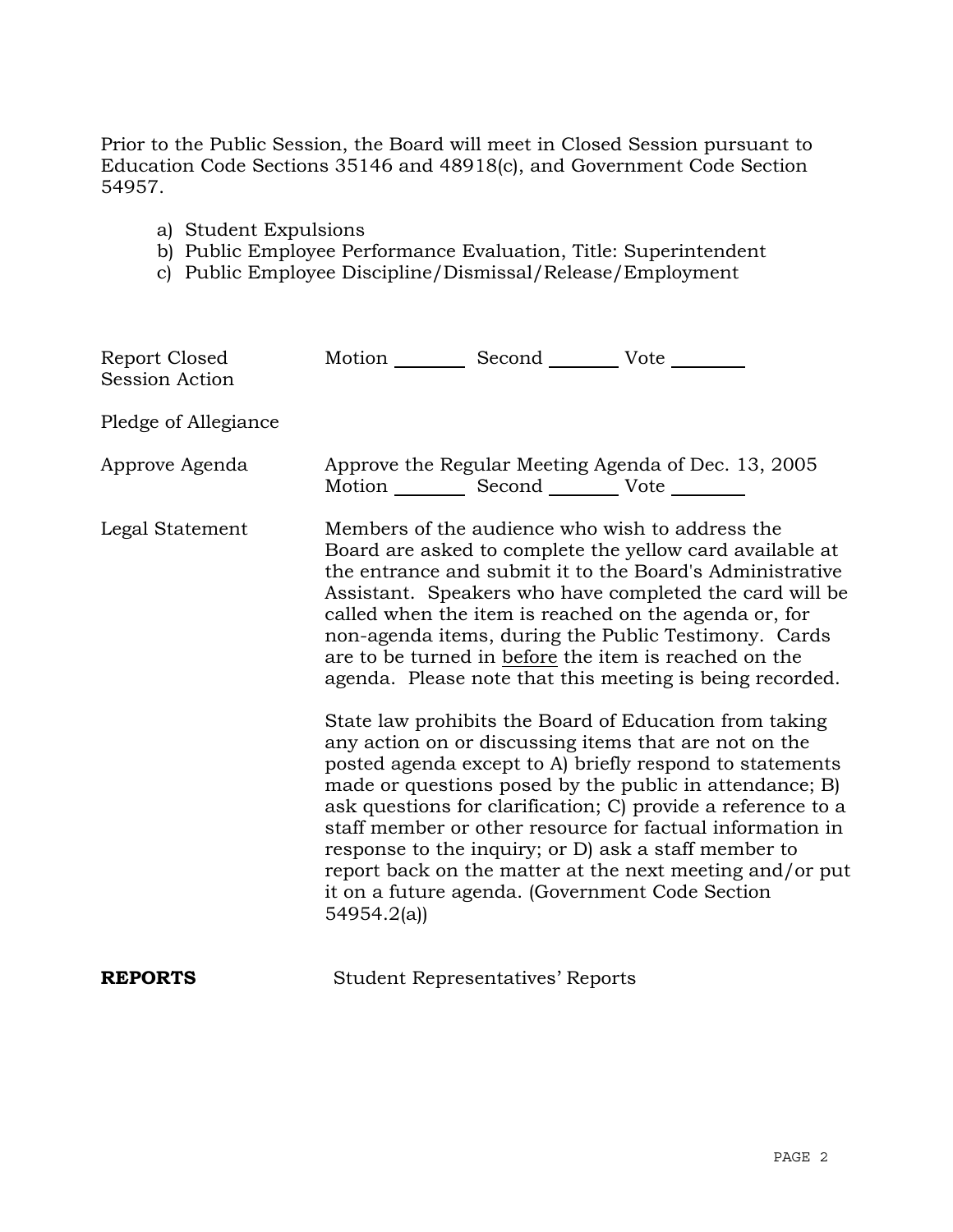## **PRESENTATIONS**

\* Jan Huls, principal of Garfield Elementary School, will present information related to the work the school has done in response to their Program Improvement identification. The presentation will include the results of the Academic Program Survey, training and meetings the staff has had and how they used their data and other sources of information to drive the development of the revised Single School Plan. Jan will also present highlights of Garfield's Single School Plan and identify how the plan is aligned to the Program Improvement requirements yet still meets the needs of the students and staff. The Garfield Single School Plan is available for review at the District Office, Department of Educational Services.

## **PUBLIC TESTIMONY ON NON-AGENDA ITEMS**

**REPORTS** Correspondence Superintendent's Report Board Committee Reports

- Facilities/Technology
- Finance
- Board Representatives' Reports
	- Eden Area Regional Occupational Program

## **CONSENT ITEMS**

These items are considered routine and may be enacted by a single motion. At the request of any member of the Board, any item on the consent agenda shall be removed and given individual consideration for action as a regular agenda item.

#### Human Resources

2.1-C Acceptance of Personnel Report Staff Recommendation: Accept Personnel Report as submitted. Motion Second Vote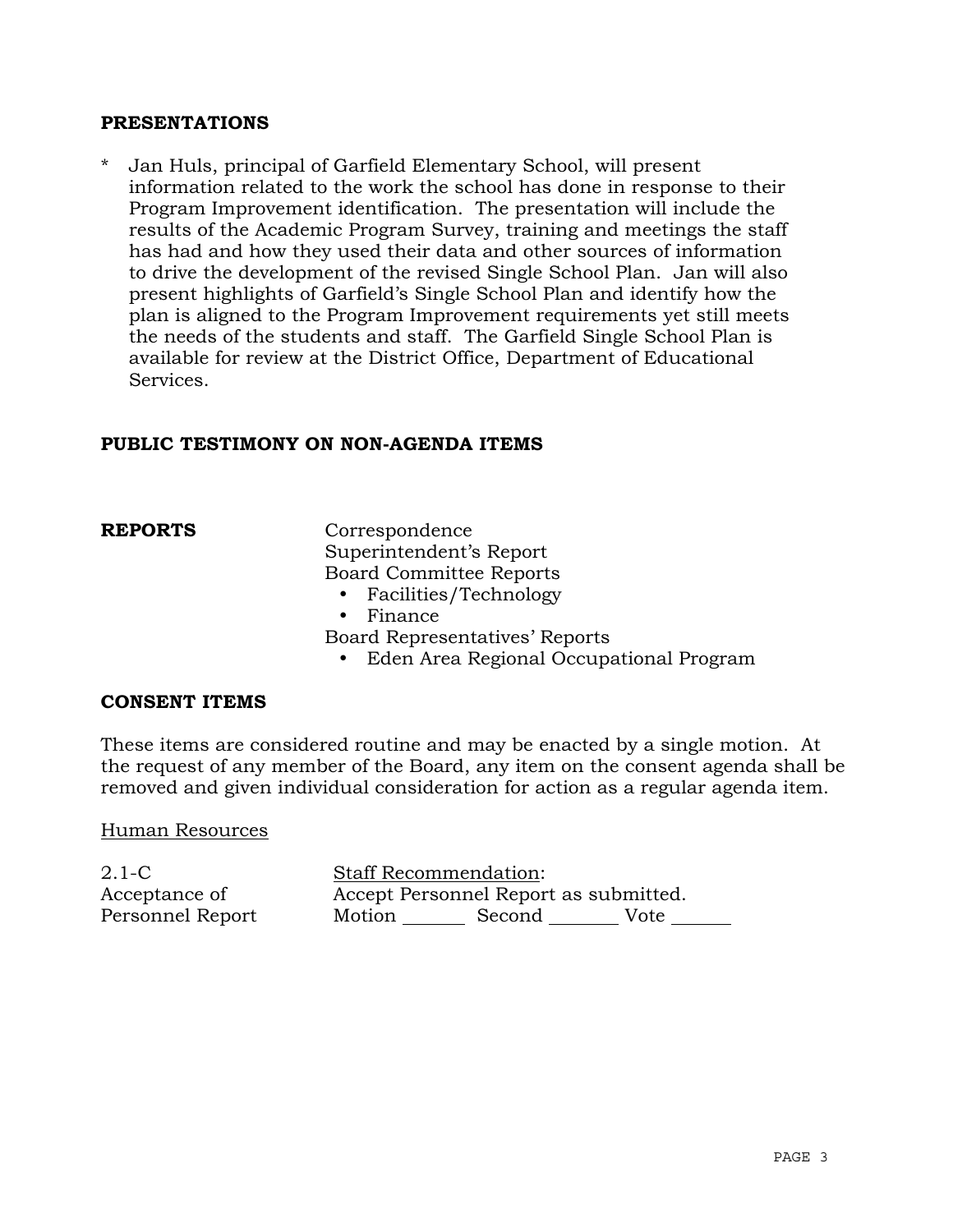# Educational Services

| $3.1-C$<br>Acceptance of<br>Donations                    | <b>Staff Recommendation:</b><br>Approve the acceptance of gifts to the District as<br>follows:                                                                                                                                                                                                                                                                                                                                                                                                                                                                                                                                                                                               |                                                                                                                                                                                                    |  |                                                                                                                                                                                               |
|----------------------------------------------------------|----------------------------------------------------------------------------------------------------------------------------------------------------------------------------------------------------------------------------------------------------------------------------------------------------------------------------------------------------------------------------------------------------------------------------------------------------------------------------------------------------------------------------------------------------------------------------------------------------------------------------------------------------------------------------------------------|----------------------------------------------------------------------------------------------------------------------------------------------------------------------------------------------------|--|-----------------------------------------------------------------------------------------------------------------------------------------------------------------------------------------------|
|                                                          | <b>Garfield Elementary School</b><br>• Various games and items for a $K/1$ classroom<br>from Mr. & Mrs. Gerald Neira<br>Dictionaries for $3rd$ grade classrooms from the<br>$\bullet$<br>Rotary Club of San Leandro through their<br>president, Rose Johnson<br><b>McKinley Elementary School</b><br>Miscellaneous supplies for a $2nd$ grade<br>classroom from Anne Marie Benfatto and<br>Carole Gilbert<br><b>Washington Elementary School</b><br>• Dictionaries for $3^{rd}$ grade classrooms from the<br>Rotary Club of San Leandro<br>Time and Teamwork/delivering of dictionaries<br>$\bullet$<br>by past president Gaven Roberts, and Ivan and<br>Joanna Cornelius of the Rotary Club |                                                                                                                                                                                                    |  |                                                                                                                                                                                               |
|                                                          |                                                                                                                                                                                                                                                                                                                                                                                                                                                                                                                                                                                                                                                                                              |                                                                                                                                                                                                    |  | <b>Wilson Elementary School</b><br>150 3rd grade calendars from the Rotary Club<br>of San Leandro through their president, Rose<br>Johnson<br>Motion _________ Second __________ Vote _______ |
|                                                          |                                                                                                                                                                                                                                                                                                                                                                                                                                                                                                                                                                                                                                                                                              |                                                                                                                                                                                                    |  | $3.2-C$<br>Recommendation from<br><b>Administrative Panel</b><br>for Expulsion                                                                                                                |
|                                                          | $3.3-C$<br>Approval of Proposed<br>Stipulated Expulsion<br>Order                                                                                                                                                                                                                                                                                                                                                                                                                                                                                                                                                                                                                             | Staff Recommendation:<br>Approve the recommendation from the Director of<br>Student Services for stipulated expulsion for<br>student E17-05/06.<br>Motion _________ Second __________ Vote _______ |  |                                                                                                                                                                                               |
| $3.4 - C$<br>Garfield Elementary<br>School Single School | Staff Recommendation:<br>Approve the Single School Plan for Garfield<br>Elementary for 2005-2007.                                                                                                                                                                                                                                                                                                                                                                                                                                                                                                                                                                                            |                                                                                                                                                                                                    |  |                                                                                                                                                                                               |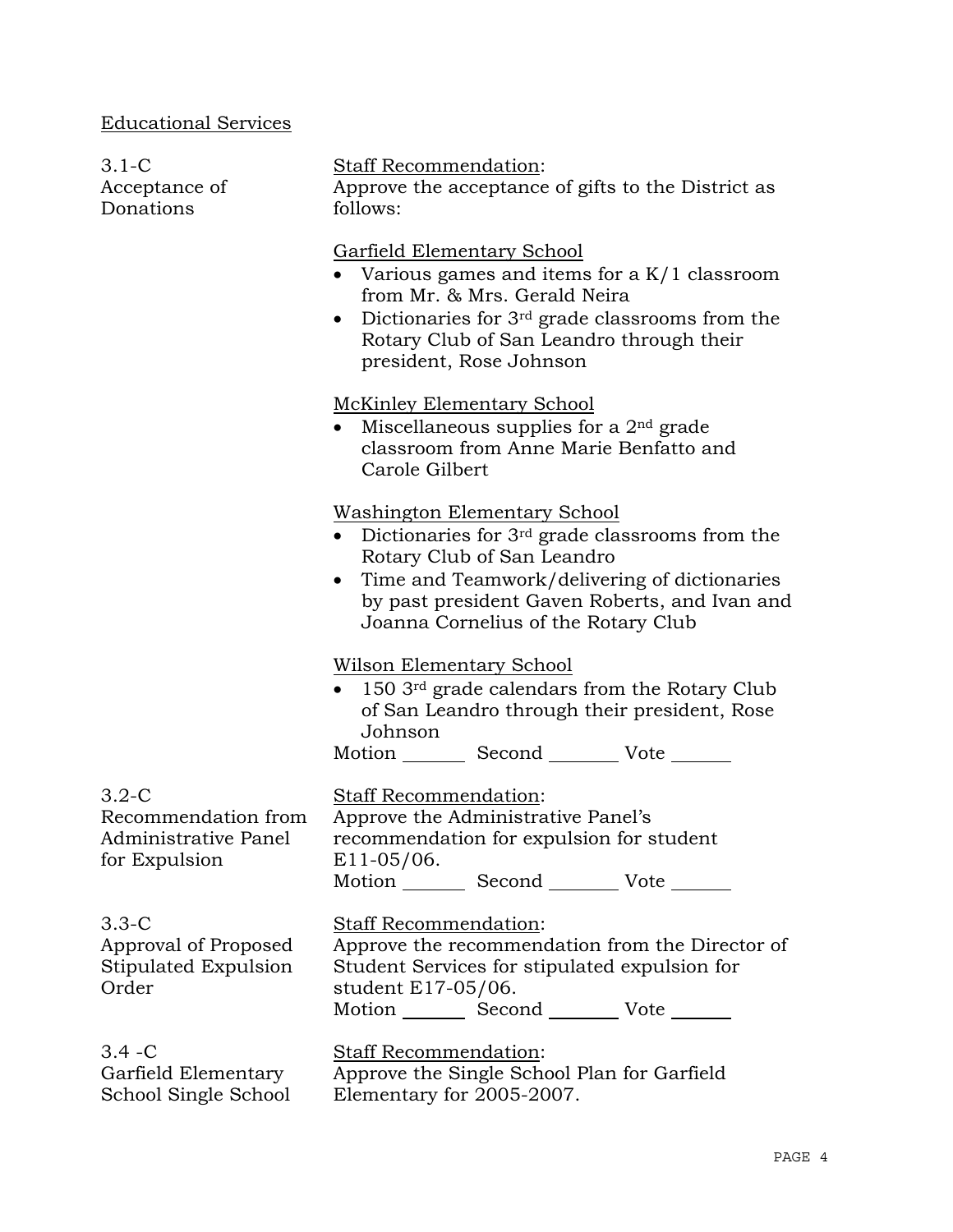| Plan for 2005-2007                                                                          |                                                        | Motion Second Vote ______                                                                                                                                     |                                                  |  |
|---------------------------------------------------------------------------------------------|--------------------------------------------------------|---------------------------------------------------------------------------------------------------------------------------------------------------------------|--------------------------------------------------|--|
| $3.5 - C$<br>Exhibit(2) $5145.3$ ,<br>Nondiscrimination/<br>Harassment                      | Staff Recommendation:<br>Harrassment.                  | Approve Exhibit(2) 5145.3 Nondiscrimination/<br>Motion _________ Second __________ Vote _______                                                               |                                                  |  |
| Business, Operations and Facilities                                                         |                                                        |                                                                                                                                                               |                                                  |  |
| $4.1-C$<br>Ratification of Payroll                                                          | <b>Staff Recommendation:</b><br>\$4,701,203.78.        | Ratify October 2005 payroll in the amount of<br>Motion _________ Second __________ Vote _______                                                               |                                                  |  |
| $4.2-C$<br>Approval of Bill<br>Warrants                                                     | Staff Recommendation:<br>the amount of \$7,367,386.14. | Motion _________ Second __________ Vote _______                                                                                                               | Approve Bill Warrants #88217550-88231111 in      |  |
| $4.3-C$<br>Resolution #05-53 to<br>Declare Certain<br>Equipment Surplus<br>and/or Obsolete. | Staff Recommendation:                                  | Adopt Resolution #05-53 to declare certain<br>and condition of the designated equipment.<br>Motion _________ Second __________ Vote _______                   | equipment surplus and/or obsolete due to the age |  |
| $4.4-C$<br>Change Order No. 18,<br>Jefferson Elementary<br>School, Increment II             | Staff Recommendation:<br>Motion                        | Approve Change Order #18 for Fedcon General<br>Contractors, Inc., for the Jefferson Elementary<br>School, Increment II, Bid Package No. 03-01.<br>Second Vote |                                                  |  |

## **CONFERENCE**

These items are submitted for advance planning and to assist the Board in establishing future agenda items. The Board may, however, take action on the following:

# Human Resources

| $2.1-CF$             | <b>Staff Recommendation:</b>                    |  |  |  |
|----------------------|-------------------------------------------------|--|--|--|
| AR 4112.22 and AR    | The Board will discuss and consider approving   |  |  |  |
| 4212.22, Staff       | Administrative Regulation 4112.22, and 4212.22, |  |  |  |
| Teaching Students of | Staff Teaching Students of Limited English      |  |  |  |
| Limited English      | Proficiency.                                    |  |  |  |
| Proficiency          | Motion<br>Second<br>Vote                        |  |  |  |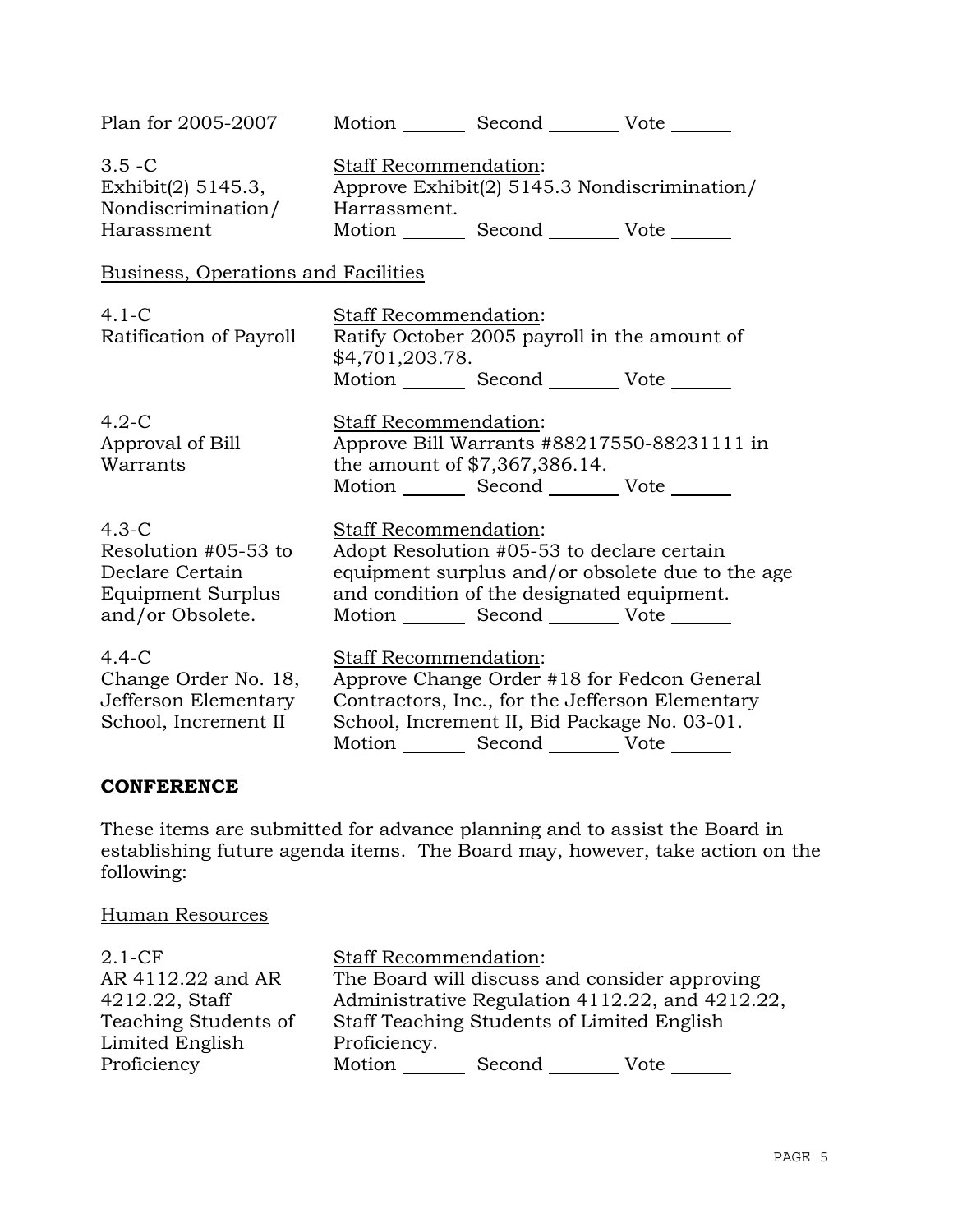# Business, Operations and Facilities

| $4.1-CF$             | <b>Staff Recommendation:</b>                  |  |  |
|----------------------|-----------------------------------------------|--|--|
| Board Policy 4040,   | The Board will discuss and consider approving |  |  |
| Administrative       | the revised Board Policy 4040, Administrative |  |  |
| Regulation 4040, and | Regulation 4040, and new Exhibit 4040,        |  |  |
| New Exhibit 4040,    | Employee Use of Technology.                   |  |  |
| Employee Use of      | Motion<br>Second<br>Vote                      |  |  |
| Technology           |                                               |  |  |

## Business, Operations and Facilities

4.1-I Miscellaneous Receipts Staff Recommendation: Miscellaneous receipts in the amount of \$6,792,064.17 have been deposited in the Treasury of Alameda County.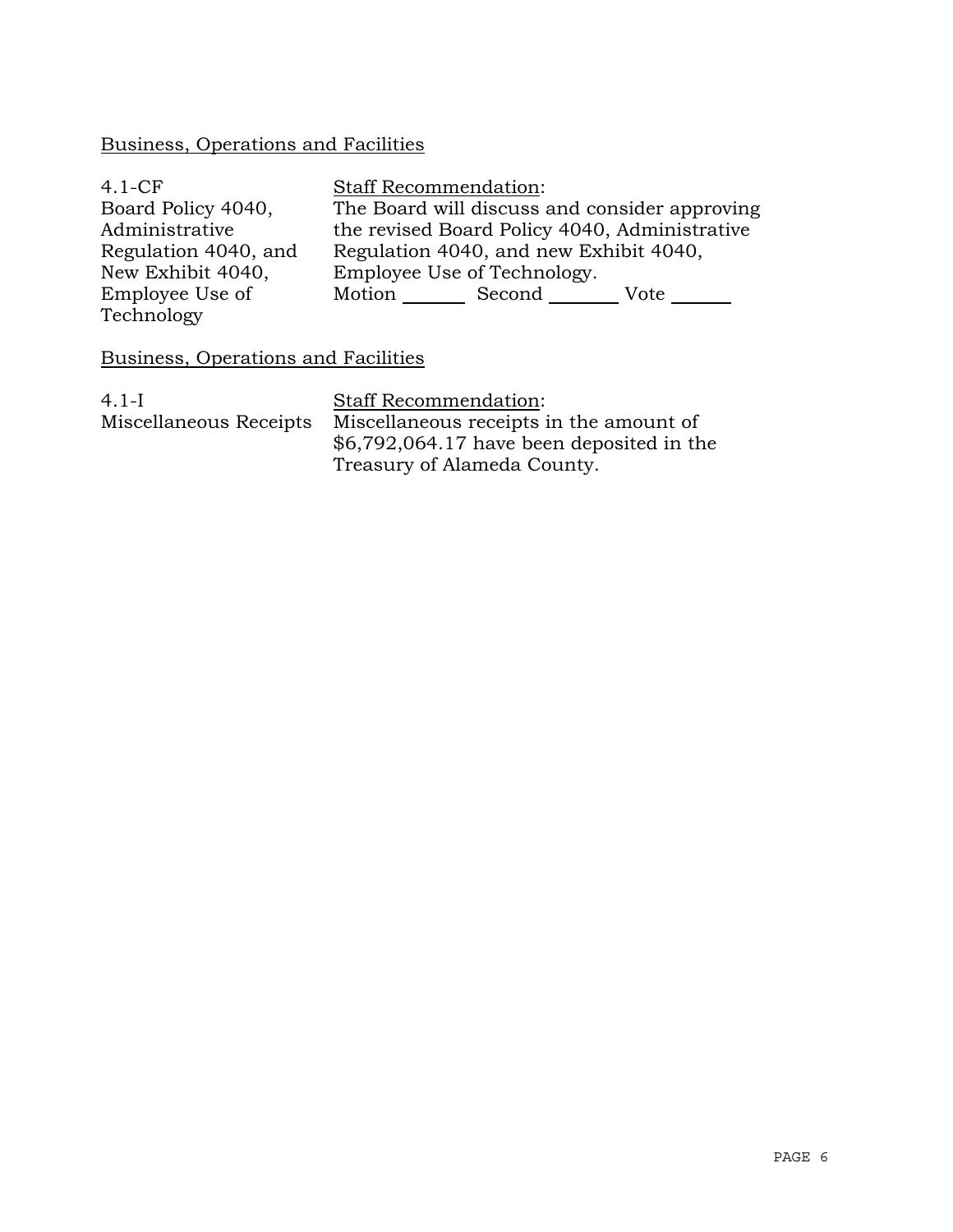## **BOARD WORK SESSION**

The Board will recess to the Board Work Session on the Potential Parcel Tax Measure

## 1. Staff Presentation:

- Cost analysis of priorities identified through the community survey and other community engagement processes.
- Review refined tax models
- Potential Parcel tax election
- Pros/Cons of Resolution Establishing Specifications of Election
	- Purpose of Parcel Tax Election
	- y Amount of Tax Levy
	- Duration of Parcel Tax (include any terms and conditions)
	- Date of Election
	- Overview of Legal Requirements of Parcel Tax Measure

## 2. Open Discussion

## **Reconvene to Open Session**

#### **CONFERENCE**

#### General Services

| $1.1$ -CF        |                                          | <b>Staff Recommendation:</b> |      |  |
|------------------|------------------------------------------|------------------------------|------|--|
| Parameters for a | The Board will discuss and consider      |                              |      |  |
| Potential Parcel | approving the parameters for a potential |                              |      |  |
| Resolution       | parcel tax resolution.                   |                              |      |  |
|                  | Motion                                   | Second                       | Vote |  |

**Board of Education Works Session on the Potential Parcel Tax Measure may be continued on December 14, 2005 if necessary.**